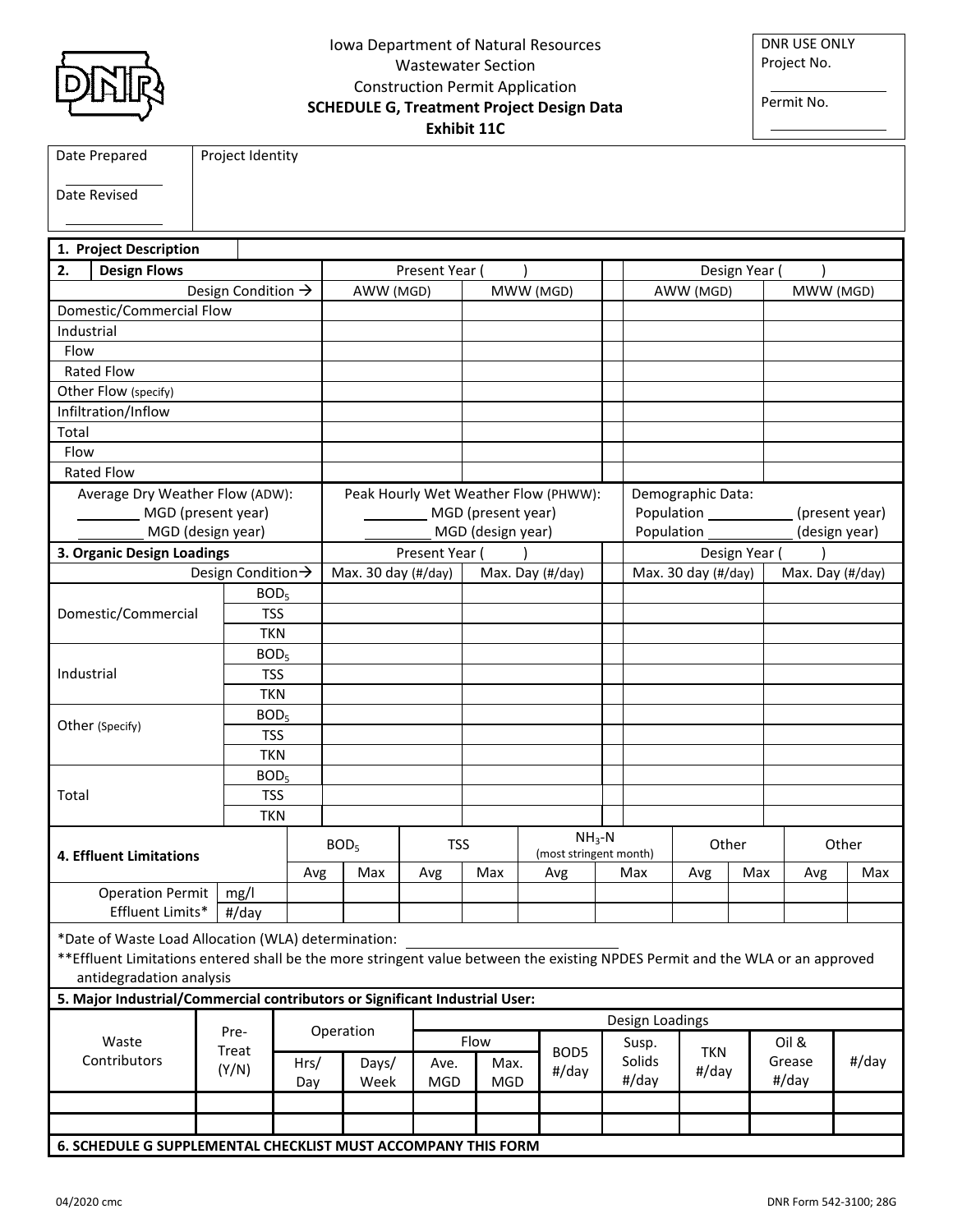

## Iowa Department of Natural Resources Wastewater Engineering Section **SCHEDULE G SUPPLEMENTAL CHECKLIST/GUIDANCE DOCUMENT**

Submittal and approval of design flows and organic loading for proposed wastewater treatment facilities is an integral step in the design of a new or expanded treatment facility. The following recommendations are intended to help provide estimates of design flows and organic loadings to address Section 14.4 of Chapter 14, thus expediting the design flow/loading approval process. It is the consulting engineer's responsibility to provide all relevant assumptions, calculations, justifications, and data to support the values entered into cells one through three of Exhibit 11C/Schedule G, Treatment Project Design Data.

THE FOLLOWING ITEMS (IF APPLICABLE) MUST ACCOMPANY ALL SCHEDULE G SUBMITTALS. CHECK YES IN THE BOXES BELOW IF INCLUDED. IF ITEMS ARE NOT APPLICABLE, N/A MUST BE CHECKED AND AN EXPLANATION PROVIDED. **IF NEITHER BOX IS CHECKED, SCHEDULE G WILL NOT BE ACCEPTED FOR REVIEW.**

| YES | N/A |                                                                                                                                                                                                                                                                                                                                                                       |
|-----|-----|-----------------------------------------------------------------------------------------------------------------------------------------------------------------------------------------------------------------------------------------------------------------------------------------------------------------------------------------------------------------------|
|     |     | A summary table or spreadsheet should be prepared that shows the calculations used to determine the<br>design loadings provided for ADW, AWW, MWW, PHWW, along with any equations/information used<br>to determine peaking factors.                                                                                                                                   |
|     |     | • Have a rational basis in the design flow and loading calculations submittal.<br>• Sewer replacement and/or new interceptors may cause peak instantaneous flows to increase<br>rather than decrease.                                                                                                                                                                 |
|     |     | • Avoid drought conditions when estimating ADW design flows. Dry weather in the context of the<br>flow definition for ADW means no rainfall, but the groundwater conditions are normal.                                                                                                                                                                               |
|     |     | • Compare seasonal water use records where appropriate and identify correlations.<br>• Consider sanitary sewer overflows, sewer surcharging and basement backups in estimating peak<br>wet weather flows.                                                                                                                                                             |
|     |     | • Consider groundwater elevations and a wide variety of rainfall and wet weather events (including<br>rapid snow melt) at high groundwater conditions when estimating wet weather flow equalization<br>requirements.                                                                                                                                                  |
|     |     | • In the absence of continuous flow metering, assume that the ratio of PHWW/MWW without wet<br>weather flow equalization could be 2 or more.                                                                                                                                                                                                                          |
|     |     | . Do not assume that equalization of wet weather flows to a level below AWW-30 is feasible.<br>MOR Data provided from owner or DNR for treatment plants and pump stations.                                                                                                                                                                                            |
|     |     | • Design flows lower than the monitoring and reported data cannot be suggested without<br>documented evidence and a valid written explanation.                                                                                                                                                                                                                        |
|     |     | • Consider at least 5 years of flow data or more as needed when projecting wet weather design<br>flows.                                                                                                                                                                                                                                                               |
|     |     | • Use daily and monthly monitoring reports from the facility.                                                                                                                                                                                                                                                                                                         |
|     |     | • Consider the reliability of operating records, locations for sampling and measurement, and degree<br>of accuracy of flow monitoring and sampling.                                                                                                                                                                                                                   |
|     |     | • Consider installation of continuous flow monitoring and recording equipment where appropriate<br>(lift stations, influent channels, etc.) to determine peak hour flows.                                                                                                                                                                                             |
|     |     | Site exhibit delineating residential, commercial, and industrial areas with their corresponding acreages<br>to support the design flows used. If exact flows/loadings are known for industrial areas are known,<br>please provide the source/accuracy of the data. Census data or other relevant source shall be provided<br>to support population growth or decline. |
|     |     | Results of any Infiltration/Inflow studies performed to support proposed flow reduction                                                                                                                                                                                                                                                                               |
|     |     | • Infiltration/inflow reduction cannot be suggested without valid data to support the assumptions.<br>• Elimination of inflow sources cannot be assumed to reduce infiltration.                                                                                                                                                                                       |
|     |     | Any information regarding bypassing or compliance issues relevant to the project's design                                                                                                                                                                                                                                                                             |
|     |     | • Include previous sanitary sewer bypasses when estimating present year and design year flows.                                                                                                                                                                                                                                                                        |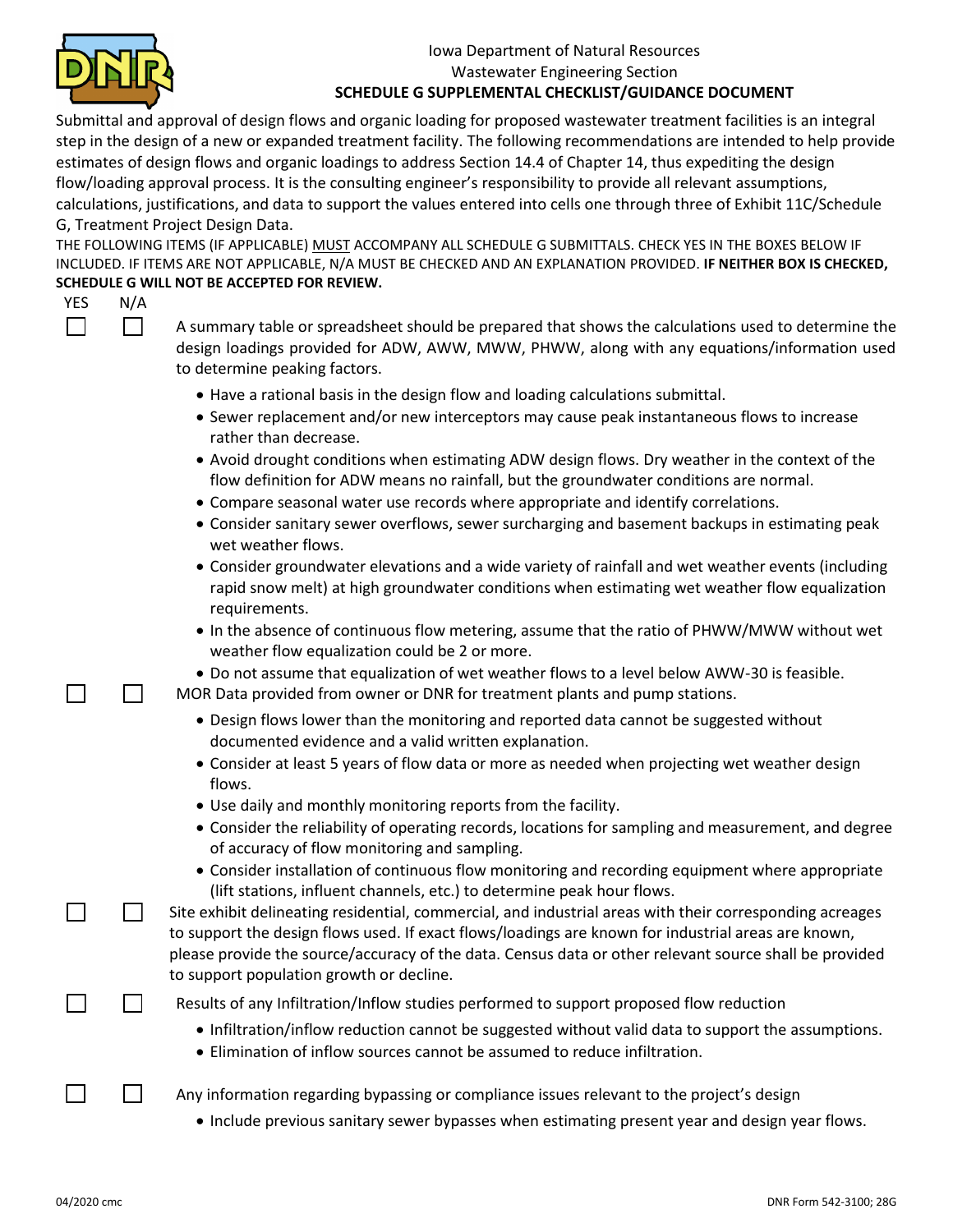## **Instructions for Schedule G**

- 1. **Project Description:** Explain the nature of the project in a concise statement.
- 2. **Design Year:** The design year shall be established in accordance with Section 14.4.4.1 of the Iowa Wastewater Facilities Design Standards.

Domestic/Commercial: Includes waste volumes generated from residential, out of town students, and commercial contributors.

Industrial: Includes waste volumes generated from industrial contributors.

Other: If applicable, includes waste volumes generated from any other contributors such as: large commercial establishments, correctional institutions, hospitals, large restaurants, shopping centers, truck stops, or any other facility not covered under previous items. The design information for these facilities shall be given in Item 5.

Infiltration: Includes water other than wastewater that enters the sanitary sewer system from the ground through defective pipe, pipe joints, and manholes.

Inflow: Includes water other than wastewater that enters a sanitary sewer system from sources such as roof drains, foundation drains, yard drains, manhole covers, cross connections between storm sewers and sanitary sewers, catch basins, storm water runoff and other drainage structures.

Average Dry Weather (ADW) Flow: The daily average flow when the groundwater is at or near normal and runoff is not occurring. The period of measurement and reporting for this flow should extend for up to 30 days.

Average Wet Weather (AWW) Flow: The daily average flow for the wettest thirty (30) consecutive days for mechanical plants or the wettest 180 consecutive days for controlled discharge lagoons. The respective wettest consecutive (30 and 180) day flows may or may not coincide with precipitation events.

The design of new wastewater systems to serve new collection systems shall be based on an average wet weather flow of 100 gallons per capita per day for residential and commercial flow. If applicable, add 20 gallons per capita per day for out-of-town students + industrial flows + large commercial operations.

Maximum Wet Weather (MWW) Flow: The total maximum flow received during any 24 hour period. The MWW flow may or may not coincide with precipitation events. This column is not applicable to controlled discharge pond facilities.

Peak Hourly Wet Weather (PHWW) Flow: The total maximum flow received during one hour of the day when the groundwater is high, runoff is occurring, and domestic, commercial, and industrial flows are at their peak. The domestic and commercial peak hour flow shall be based on actual monitoring or for new collection systems the use of peaking factors determined by the use of Appendix I, Chapter 12 of the Iowa Wastewater Facilities Design Standards.

The PHWW flow shall be used to evaluate the effect of hydraulic peaks on the design of pumps, piping, clarifiers, and any other flow sensitive aspects.

Rated Flow: Flows from industrial and commercial sources may vary significantly during a day, a week, or 30-days due to production patterns. In designing a facility, the flow rate which occurs during the time period of discharge must be considered. This flow rate is defined as rated flow. The purpose of the rated flows is to use them in designing mechanical plants so that they are capable of handling the higher flows during the period of discharge.

Rated Flow (AWW): For mechanical plants, if the industrial contribution varies from week to week during a month, the design flow should be based on the average flow on the days when the industry is operating. This is reported as rated AWW flow. For example, if the industry operates 20 days of the 30-day month and has an average discharge of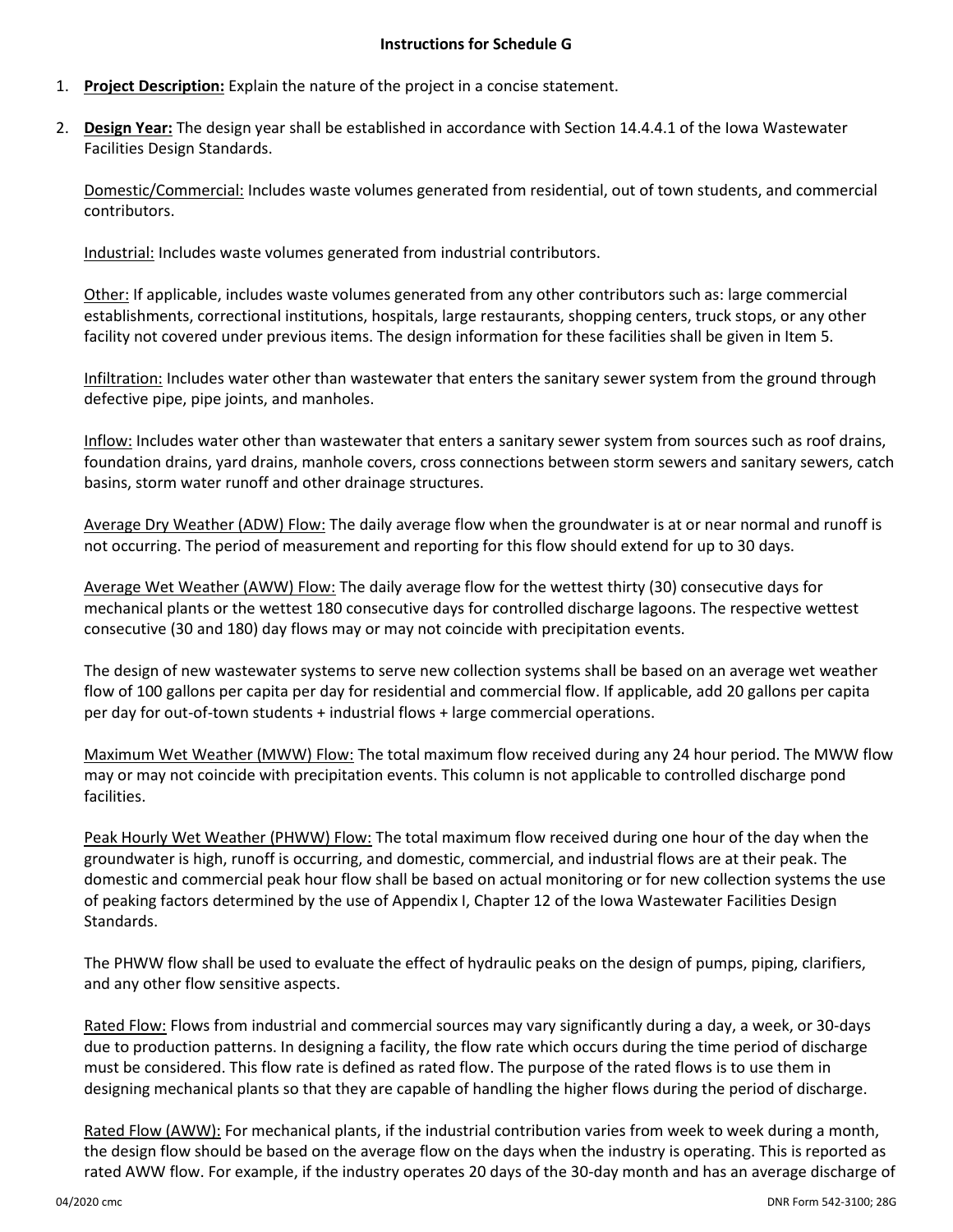100,000 gallons per day in a 30-day period, the rated AWW flow is 150,000 gallons per day. The design of mechanical plants must be based on the total rated flow.

Rated Flow (MWW): For mechanical plants, if the industrial contribution varies from day to day during a week, the design flow should be based on the average flow on the peak day during the period when the industry is operating. This is reported as rated MWW flow. For example, if the industry discharges of 10,000 gallons over eight hours of the twenty-four hours, the rated MWW flow is 30,000 gallons per day. The design of mechanical plants must be based on the total rated flow.

For Controlled Discharge Ponds: If the industrial contribution varies from day to day during a week, the design condition may be based on a weekly average. Rated AWW flow and rated MWW flow are not applicable to this method of treatment.

3. **Organic Design Loadings:** When an existing treatment works is to be upgraded or expanded, the organic design (BOD5, TSS, and TKN) shall be based upon the actual strength of wastewater as determined from actual measurements with an increment for growth. This growth increment shall be based on the design criteria for new systems stated below or based on the analysis of available monitoring data. The industrial loadings shall be in accordance with Section 14.4.6.2 of the Iowa Wastewater Facilities Design Standards.

Max. 30-day: The highest average organic loading received in a 30-day period.

Max. Day: The highest daily organic loading received during a 24-hour day.

Domestic waste treatment design to serve new collection systems shall be based on the basis of at least 0.17 pounds of BOD<sub>5</sub> per capita per day, 0.20 pounds of TSS (total suspended solids) per capita per day. Although not specified in the Design Standards, design TKN loading should be included in Schedule G. TKN loading criteria for domestic wastewater can be found in references such as Wastewater Treatment and Reuse, Metcalf & Eddy, 4<sup>th</sup> Edition; and Table 2, Recommended Standards for Wastewater Facilities, 2004 Edition.

When garbage grinders are used in areas tributary to a domestic plant, the design basis should be increased to 0.22 pounds of BOD<sub>5</sub> per day and 0.25 pounds of suspended solids per capita per day. Use references previously listed for TKN loading.

4. **Effluent Limitations:** Specify the effluent limitations that are issued by the Department in accordance with Section 14.3 of the Iowa Wastewater Facilities Design Standards. Specify the date of the most recent Waste Load Allocation (WLA) prepared by the Department. Please bear in mind that the NPDES Permit limits could be different from those in the WLA in certain cases and may supercede the WLA in the absence of an approved antidegradation analysis. The NPDES Permit shall determine the final effluent limits that the facility is expected to meet.

NH3-N (most stringent month): List the most stringent numerical concentration and mass limit for a month listed in the WLA or NPDES permit (if water quality based limits apply to the treatment facility).

Other: List any other parameter limitations listed in the WLA or the NPDES permit (e.g. heavy metals).

- 5. **Major Industrial Commercial Contributors:** Provide design information for all major industrial/commercial contributors in accordance with Subrule 567 IAC 60.2 (455B). Do not list production flows and loadings in this Section. List only the flows and loadings that will be received by and treated by the proposed wastewater treatment works under consideration. A "major industrial/commercial contributor" is a user of a treatment works that:
	- a. Has a flow of 50,000 gallons or more per average workday.
	- b. Has a flow greater than 5% of the flow or organic loading carried by the treatment works receiving the waste.
	- c. Has in its waste a toxic pollutant in toxic amounts as defined in Standards and adopted by reference in Subrule 567 IAC 62.5 (455B).